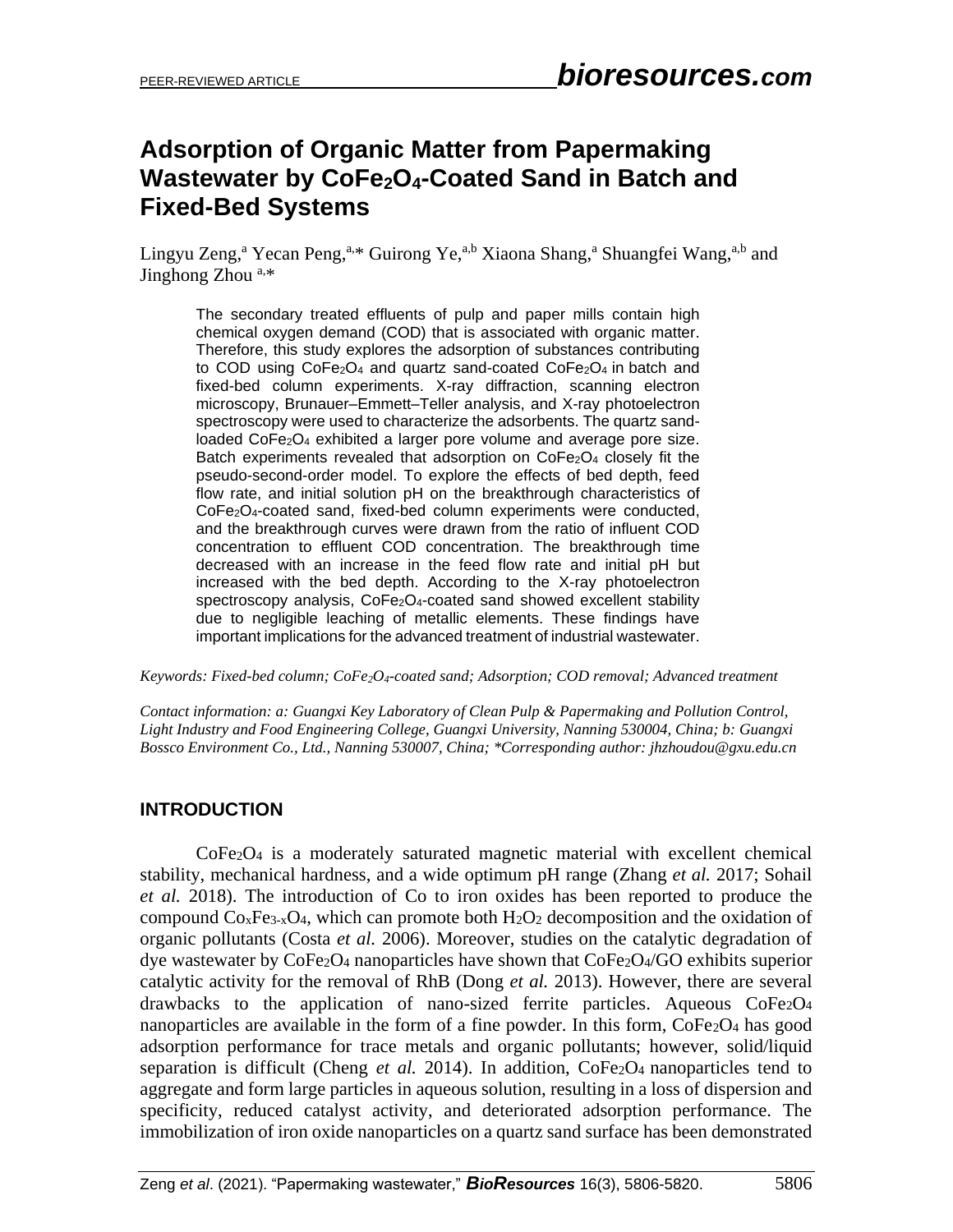as a technique to preserve these unique catalyst properties (Yang *et al.* 2015). Iron oxidecoated sand is easy to prepare and convenient for use in filtration devices (Benjamin *et al.* 1996). Under these conditions, solid/liquid separation and regeneration are simple (Yang *et al.* 2015). Iron-coated sand has previously been used to remove organic contaminants and heavy metals from synthetic and real wastewater (Korshin *et al.* 1997; Lai and Chen 2001; Arias *et al.* 2006; Jiang *et al.* 2014; Liu *et al.* 2014). Vinosha *et al*. (2021) indicated that the application of CoFe<sub>2</sub>O<sub>4</sub> in water treatment has not been sufficiently studied before and outlined the advantages of  $\text{CoFe}_2\text{O}_4$  in water treatment. However, relatively few studies have been conducted on loading CoFe<sub>2</sub>O<sub>4</sub> onto a sand surface and investigating its adsorption and degradation properties in real industrial wastewater. Loading CoFe<sub>2</sub>O<sub>4</sub> onto the surface of quartz sand not only enables filtering and trapping but also increases the number of active adsorption sites on the surface of the quartz sand, which can then adsorb and remove dissolved pollutants in water. Moreover, quartz sand is easily separated from water and regenerated (Gao *et al.* 2020).

Pulp and paper (P&P) mills produce large amounts of wastewater with high suspended solids (SS), high color, and poor biodegradability (Toczylowska-Maminska 2017). Secondary treatment technologies, such as primary clarification and biological treatment, are widely employed for papermaking wastewater treatment (Buyukkamaci and Koken 2010; Svensson and Berntsson 2014). However, conventional processes are not effective for the degradation of refractory organic pollutants; thus, secondary treated effluents still contain a considerable chemical oxygen demand (COD), toxicity, and color (Grötzner *et al.* 2018; Elnakar and Buchanan 2019). Many studies have shown that effluents from P&P mills seriously damage the environment (Ali and Sreekrishnan 2001; Sridhar *et al.* 2011; Wang *et al.* 2012b; Marques *et al.* 2017; Abedinzadeh *et al.* 2018). Under increasingly strict regulations for wastewater discharge, the search for efficient treatment techniques has become urgent.

In this study, CoFe2O<sup>4</sup> was coated onto a sand surface and used to investigate the adsorption/desorption of organic pollutants from the secondary effluent of P&P mills *via* batch and column experiments. The prepared samples were characterized by X-ray diffraction (XRD), scanning electron microscopy (SEM), Brunauer-Emmett-Teller analysis (BET), and X-ray photoelectron spectroscopy (XPS). The main research topic, *i.e.*, the column adsorption of CoFe<sub>2</sub>O<sub>4</sub>-coated sand, was analyzed through a detailed investigation of the experimental parameters and by establishing optimal experimental conditions.

#### **EXPERIMENTAL**

#### **Materials**

In this study, FeCl<sub>3</sub> · 6H<sub>2</sub>O, CoCl<sub>2</sub> · 6H<sub>2</sub>O, Al (NO<sub>3</sub>) · 9H<sub>2</sub>O, citric acid (C<sub>6</sub>H<sub>8</sub>O<sub>7</sub> · H<sub>2</sub>O), NH<sub>3</sub>·H<sub>2</sub>O (25 to 28%), H<sub>2</sub>O<sub>2</sub> (30%), p-chlorophenol, HCl, and NaOH were purchased from Aladdin Industrial Co., Ltd., Shanghai China. All chemical reagents were of analytical grade and used without further purification. Deionized water was used in all experiments. The wastewater used in the experiment was obtained from the bio-treated effluent of Guangxi Guitang Sugar Group Co., Ltd. (Guigang, China). The pH value of the wastewater was  $7.00 \pm 0.10$  and the COD was  $118.40 \pm 0.10$  mg/L.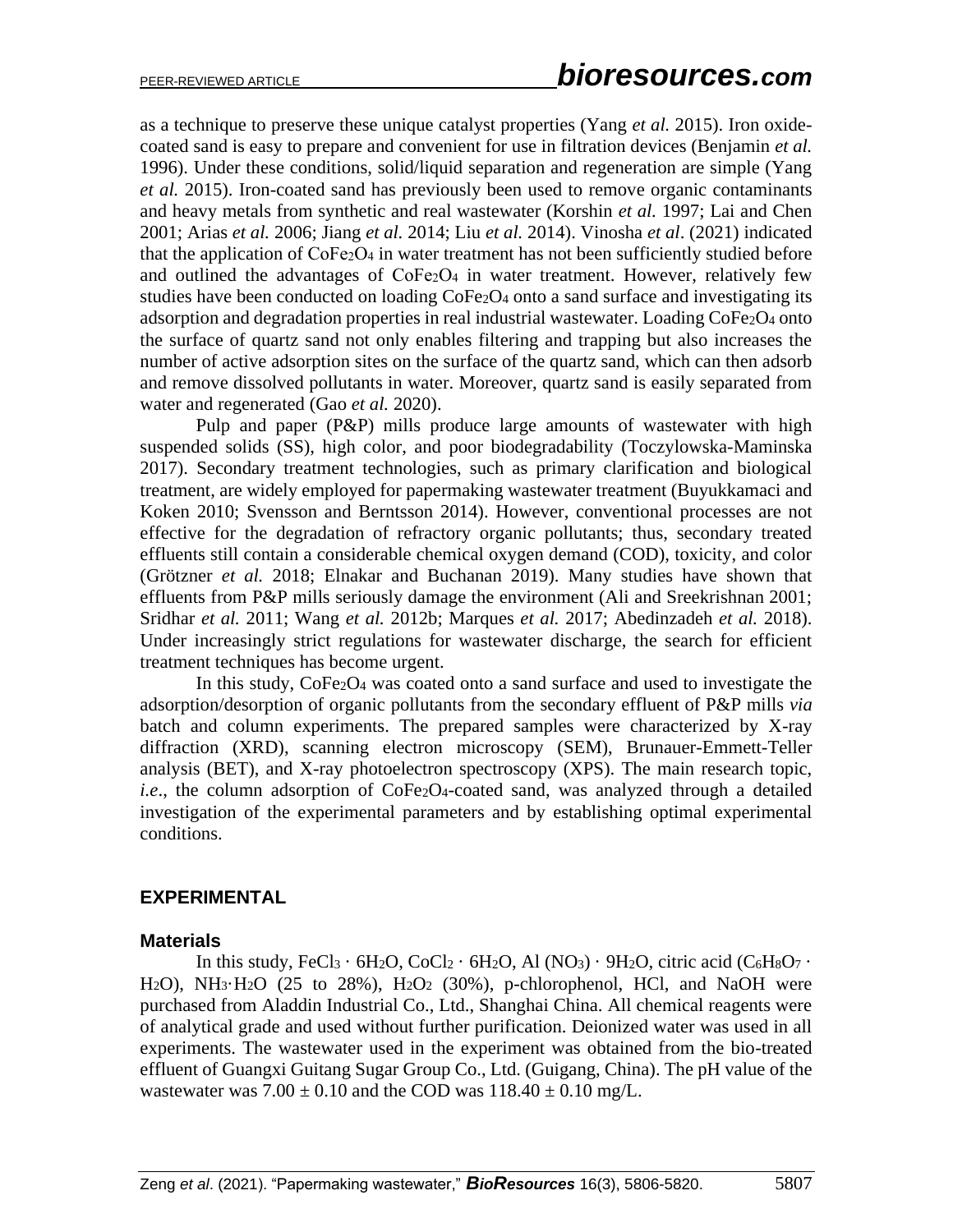### **CoFe2O4-coated Sand Preparation**

A quartz sand size range of 0.6 to 0.8 mm was selected. The sand was pretreated in 0.1 mol/L HCl solution for 24 h, rinsed with deionized water, and dried at  $105 \pm 2$  °C. A stock solution with a  $Co^{2+}$ : Fe<sup>3+</sup> molar ratio of 1:2 was prepared by dissolving  $CoCl_2 \cdot 6H_2O$  $(0.5 \text{ mol})$  and 1 mol FeCl<sub>3</sub> ·  $6H_2O$  in 40 mL of Milli-Q water. After 50 g of the pretreated quartz sand was added to the solution, the mixture was stirred well, and 20 mL of 0.8/L NaOH was added dropwise. After the reaction was complete, the composite was dried at  $105 \pm 2$  °C for 12 h, transferred to a polytetrafluoroethylene autoclave, and reacted at 400 °C for 3 h. After cooling to room temperature (25 °C), the composite was washed with Milli-Q water to remove any CoFe<sub>2</sub>O<sub>4</sub> particles that had failed to combine with the quartz sand. The scoured composition was then placed in a drying oven set at  $105 \pm 2$  °C for 12 h, and the final CoFe<sub>2</sub>O<sub>4</sub>-coated sand composite was prepared.

## **Analytical Methods**

CoFe2O<sup>4</sup> and CoFe2O4-coated sand were analyzed using the following instruments or methods. The SEM was performed with a SU8220 instrument operating at 10 kV (Oxford spectroscopy; Hitachi, Tokyo, Japan). The XRD patterns were recorded using a MiniFlex 600 (Rigaku, Tokyo, Japan), with Cu-Kα radiation, a voltage of 40 kV, and a scan range of 20 to 80° (2*θ*). The pore size and specific surface area were analyzed *via* N<sup>2</sup> adsorption and desorption with an American Mike (Micromeritics, Atlanta, GA, USA) ASAP 2460. The XPS was performed with a K-Alpha+ probe (Thermo Fisher Scientific, Waltham, MA, USA) using monochromatic Al-K $\alpha$  radiation ( $h$   $\nu$  = 1,486.6 eV).

#### **Batch Adsorption**

Batch adsorption experiments were conducted at room temperature  $(25 °C)$ . A certain amount of  $\text{CoFe}_2\text{O}_4$ -coated sand was placed in a 250-mL conical flask containing 50 mL of papermaking wastewater. The bottles were placed on a horizontal rotary shaker at 120 r/min for a certain period. Following the adsorption step, the liquid samples were filtered through a 0.45-μm polycarbonate membrane, and the COD tests were conducted with the filtrate *via* potassium dichromate titration method. Each group of samples was analyzed in triplicate to obtain the average COD.

#### **Tests Using a Mini-column**

Column experiments were conducted in a glass column with an internal diameter of 7 cm and a length of 60 cm. In this experiment, three different sizes for the packed bed  $(10, 20, \text{ and } 30 \text{ cm})$  were used, which corresponded to 150, 295, and 421 g of CoFe<sub>2</sub>O<sub>4</sub>coated sand, respectively. The CoFe2O4-coated sand was loaded onto the column. A 5-cm high layer of quartz sand, with a diameter of 4 to 6 mm, was laid at the bottom of the column. Papermaking wastewater, with an initial COD concentration of  $118.4 \pm 0.10$  mg/L, was pumped through the packed column at the desired flow rate using a peristaltic pump. Samples were collected from the column at regular time intervals and analyzed for their COD concentrations. Figure 1 shows the experimental setup. Samples were collected after adjusting the filter rate, and the COD was measured to determine the breakthrough curve of the adsorbed organic matter.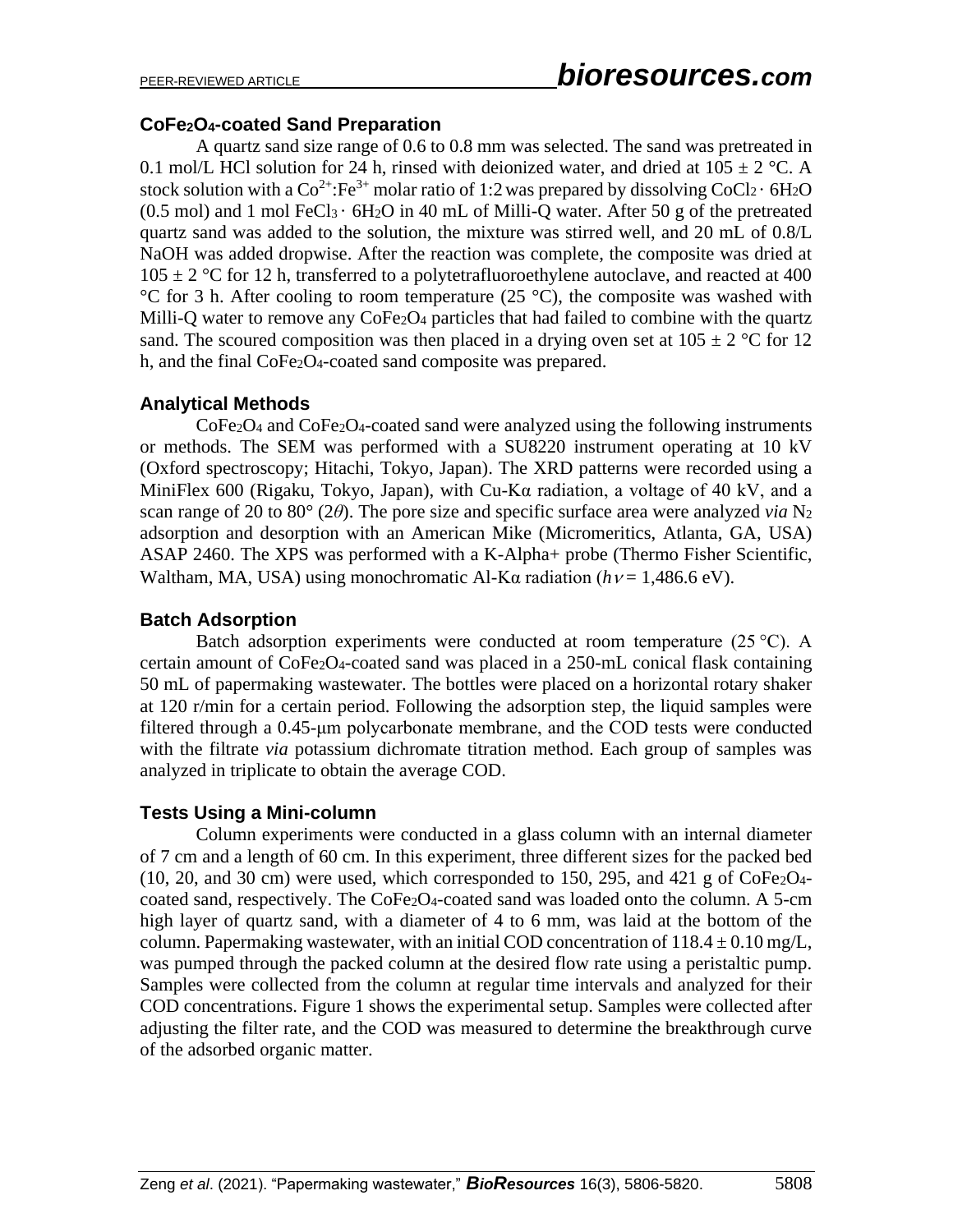

**Fig. 1.** Schematic of the experimental setup for the column studies (1: Wastewater; 2: Peristaltic pump hose; 3: Peristaltic pump; 4: Iron frame; 5: Retainer layer; 6: CoFe2O4-coated sand; 7: Sampling hole; and 8: Adsorbed wastewater)

#### **Regeneration**

During the column adsorption tests, the adsorbed  $\text{CoFe}_2\text{O}_4$ -coated sand was regenerated by running a 0.01/L NaOH solution in a constant-temperature water bath oscillator at 120 rpm and 303 K for 12 h. After washing to neutral, the regenerated CoFe2O4-coated sand was reused to investigate its adsorption ability.

#### **RESULTS AND DISCUSSION**

#### **Characterization of CoFe2O<sup>4</sup> and CoFe2O4-coated Sand**

To explore the dispersion of CoFe2O<sup>4</sup> particles on the sand surface, the morphology of the CoFe2O4-coated sand was investigated *via* SEM (Fig. 2). The sand served as a support and was coated with well-dispersed  $\text{CoFe}_2\text{O}_4$ .  $\text{CoFe}_2\text{O}_4$  had a regular spherical or octahedral spinel structure with intergrouping of particles, which was consistent with the previously reported morphology of CoFe2O<sup>4</sup> (Deng *et al.* 2013).

The XRD patterns were measured to investigate the crystal structure of CoFe<sub>2</sub>O<sub>4</sub>, as shown in Fig. 3. CoFe<sub>2</sub>O<sub>4</sub> exhibited seven diffraction peaks at  $2\theta = 18.3^{\circ}$ , 30.1°, 35.4°, 43.1°, 57.0°, 62.6°, and 74.0°, corresponding to the (111), (220), (311), (400), (511), (440), and (533) planes, respectively, which are characteristic XRD peaks of the cubic spinel structure of CoFe2O4 (Deng *et al.* 2013).

The elemental composition of the sand and CoFe2O4-coated sand was examined *via* XPS (Fig. 4), which indicated three different peaks at 100, 285, and 530 eV, attributed to Si2p, C1s, and O1s, respectively. After CoFe<sub>2</sub>O<sub>4</sub> was coated onto the sand surface, the peak intensities of Si and O decreased, and different peaks for Fe2p3/2 and Co2p3/2 appeared (Wang *et al.* 2012a), indicating that the Fe and Co compounds covered the sand surface. The atomic ratio of Fe/Co/O on the surface of the CoFe<sub>2</sub>O<sub>4</sub>-coated sand was  $23.58/10.94/45.68$ , which is similar to the stoichiometric ratio of CoFe<sub>2</sub>O<sub>4</sub>. In summary, the results of the SEM, XRD, and XPS analyses showed that CoFe<sub>2</sub>O<sub>4</sub> was successfully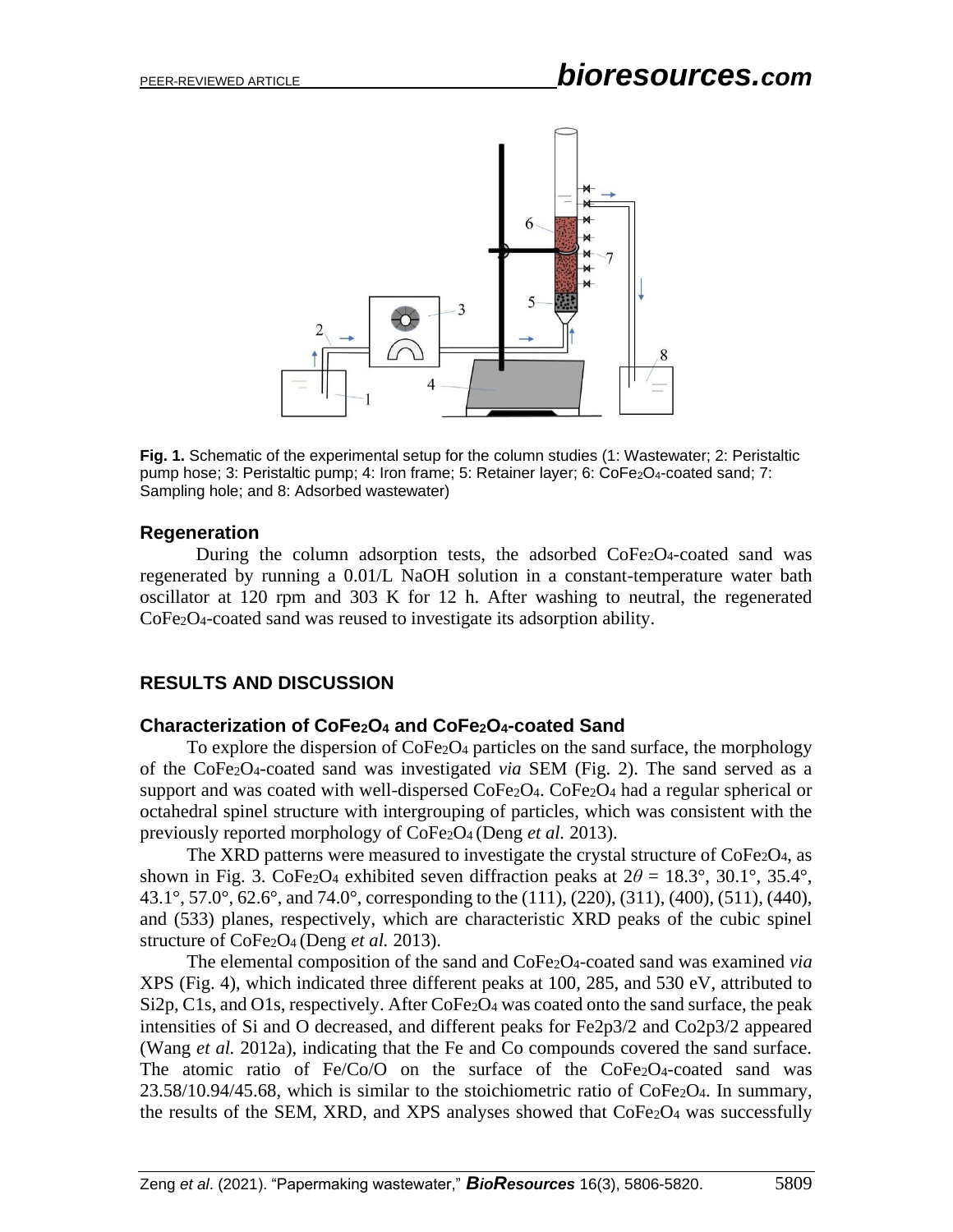deposited onto the surface of the quartz sand, changing the profile and modifying the surface chemical functional groups of the quartz sand.



**Fig. 2. SEM images of the CoFe<sub>2</sub>O<sub>4</sub>-coated sand** 





**Fig. 3. XRD patterns of CoFe<sub>2</sub>O<sub>4</sub>** 

**Fig. 4.** XPS spectra of the sand (black line) and CoFe2O4-coated sand (red line)

The textural properties of the  $CoFe<sub>2</sub>O<sub>4</sub>$  and  $CoFe<sub>2</sub>O<sub>4</sub>$ -coated sand were investigated using N<sup>2</sup> adsorption/desorption isotherms (Fig. 5a, b). Table 1 lists the BET specific surface area, pore volume, and mean pore diameter of CoFe2O<sup>4</sup> and CoFe2O4-coated sand. CoFe2O<sup>4</sup> exhibited a wide pore size distribution, with the pore diameter of CoFe2O<sup>4</sup> nanocomposites ranging from 2.11 to 50.52 nm, whereas quartz sand loaded with CoFe<sub>2</sub>O<sub>4</sub> exhibited a narrow pore size distribution of 1.7 to 29.8 nm, with a pore size distribution predominantly between 1.7 and 8.7 nm, indicating a mesoporous material (Fig. 5a, b). A hysteresis loop appeared at approximately  $p/p_0 = 0.6$  in the adsorption-desorption isotherm of the CoFe2O<sup>4</sup> and CoFe2O4-coated sand samples, indicating their porous structures. As listed in Table 1, the BET surface area of  $\text{CoFe}_2\text{O}_4$ -coated sand was 6.44 cm<sup>2</sup>/g, which was higher than that of the sand (0.1677 cm<sup>2</sup>/g). The CoFe<sub>2</sub>O<sub>4</sub>-coated quartz sand had a larger pore volume  $(0.00168 \text{ cm}^3/\text{g})$  and average pore size (1.03 nm).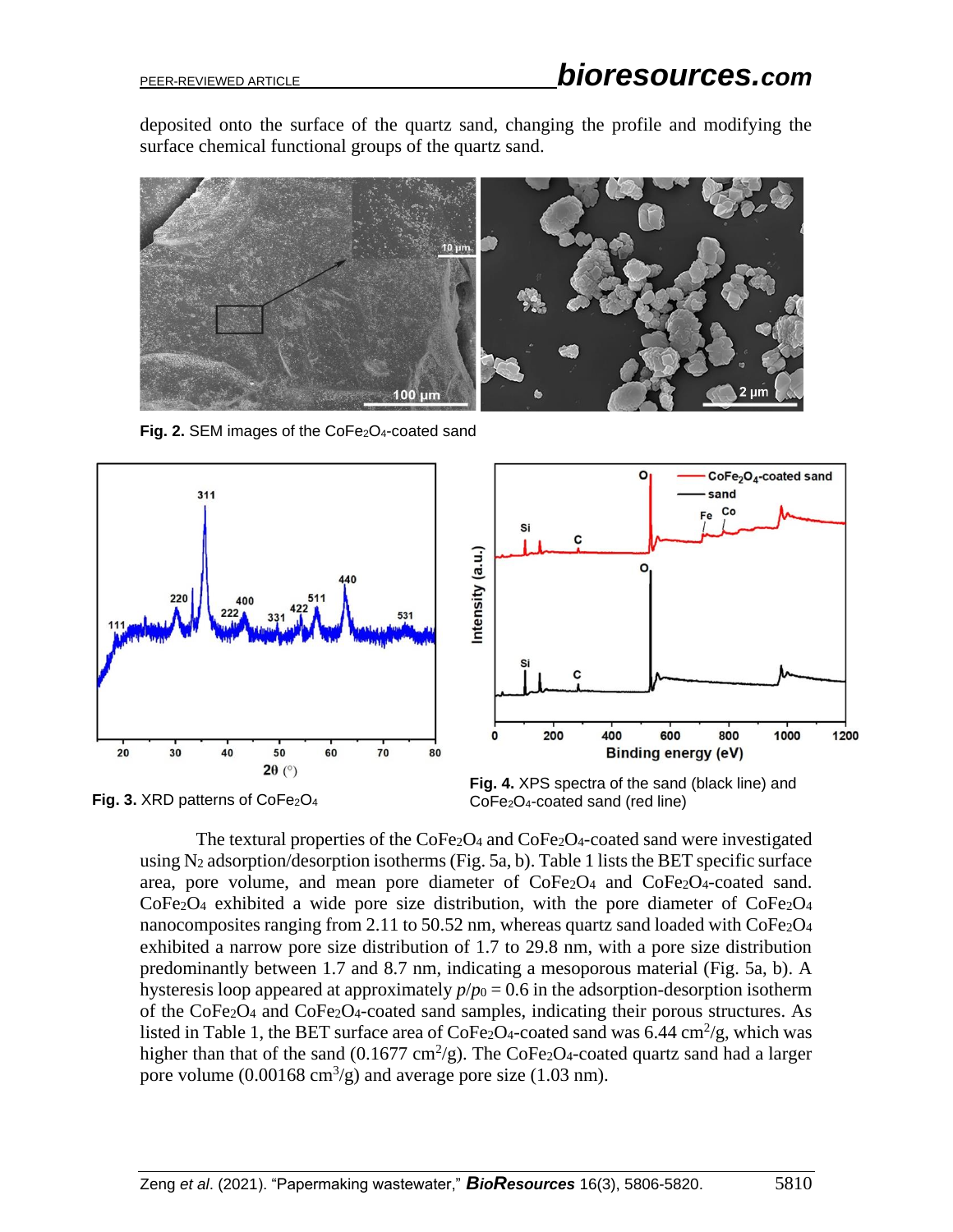

**Fig. 5.** N<sub>2</sub> adsorption-desorption isotherm and pore size distribution of (a)  $\text{CoFe}_2\text{O}_4$  and (b) CoFe2O4-coated sand

| Table 1. Specific Surface Area and Pore Size of the Sand and CoFe <sub>2</sub> O <sub>4</sub> -coated |  |  |
|-------------------------------------------------------------------------------------------------------|--|--|
| Sand                                                                                                  |  |  |

|                                               | Pore Volume<br>$\rm (cm^3/g)$ | Average Pore Size | Pore Volume $(cm3/g)$ |
|-----------------------------------------------|-------------------------------|-------------------|-----------------------|
| Sand                                          | 0.00004                       | 0.8333            | 0.1677                |
| CoFe <sub>2</sub> O <sub>4</sub>              | 0.02995                       | 1.0579            | 114.47                |
| CoFe <sub>2</sub> O <sub>4</sub> -coated Sand | 0.00168                       | 1.0321            | 6.4412                |

#### **Batch Adsorption**

In the batch experiments, the pH of the  $\text{CoFe}_2\text{O}_4$  adsorption procedure ranged from 3 to 11 (Fig. 6). The pH values of the solutions were adjusted using 0.01 mol/L hydrochloric acid and sodium hydroxide. After the reaction, the solution was filtered through filter paper, and the COD tests were conducted with the filtrate *via* potassium dichromate titration method. The maximum removal rate of COD was 63.4% at a pH of 3 and the effluent COD was 40.2 mg/L. This indicated that the adsorption of COD was more favorable under acidic conditions. A similar result has been reported in which the collection rate of pectin continuously decreases when the pH increases from 2 to 5, which may be due to the decrease in the reducing ability of carboxyl groups under weak acid conditions (Nguyen *et al*. 2021). At pH values from 5 to 10, the COD removal rate decreased from 44.8 to 38.6% and exhibited a relatively stable trend, thereby broadening the range of pH applications of  $\text{CoFe}_2\text{O}_4$  adsorbents. When the pH was increased to 11, the COD removal rate decreased to 26.0%. A study indicates that at basic pH, the adsorption rate decreases due to the formation of sulfate radicals that are quenched by OH-, while metal-hydroxide complexes may be formed on the surface of CoFe2O<sup>4</sup> magnetic nanoparticles (MNPs), leading to a decrease in catalytic activity (Deng *et al.* 2013). In addition, the effect of pH on phenol in wastewater is significant, and the adsorption rate on phenol in wastewater dramatically decreased at pH above 8.5. Above this pH value, the phenol can be presented as phenolate ions  $(C<sub>6</sub>H<sub>5</sub>O<sup>-</sup>)$ , thereby increasing the electrostatic repulsion with the carrier and leading to a decrease in adsorption capacity (Bouchra *et al.* 2019). These results indicate that the adsorption percentages for the organic pollutants strongly depend on the pH, and the adsorption capacity is large in the lower pH region.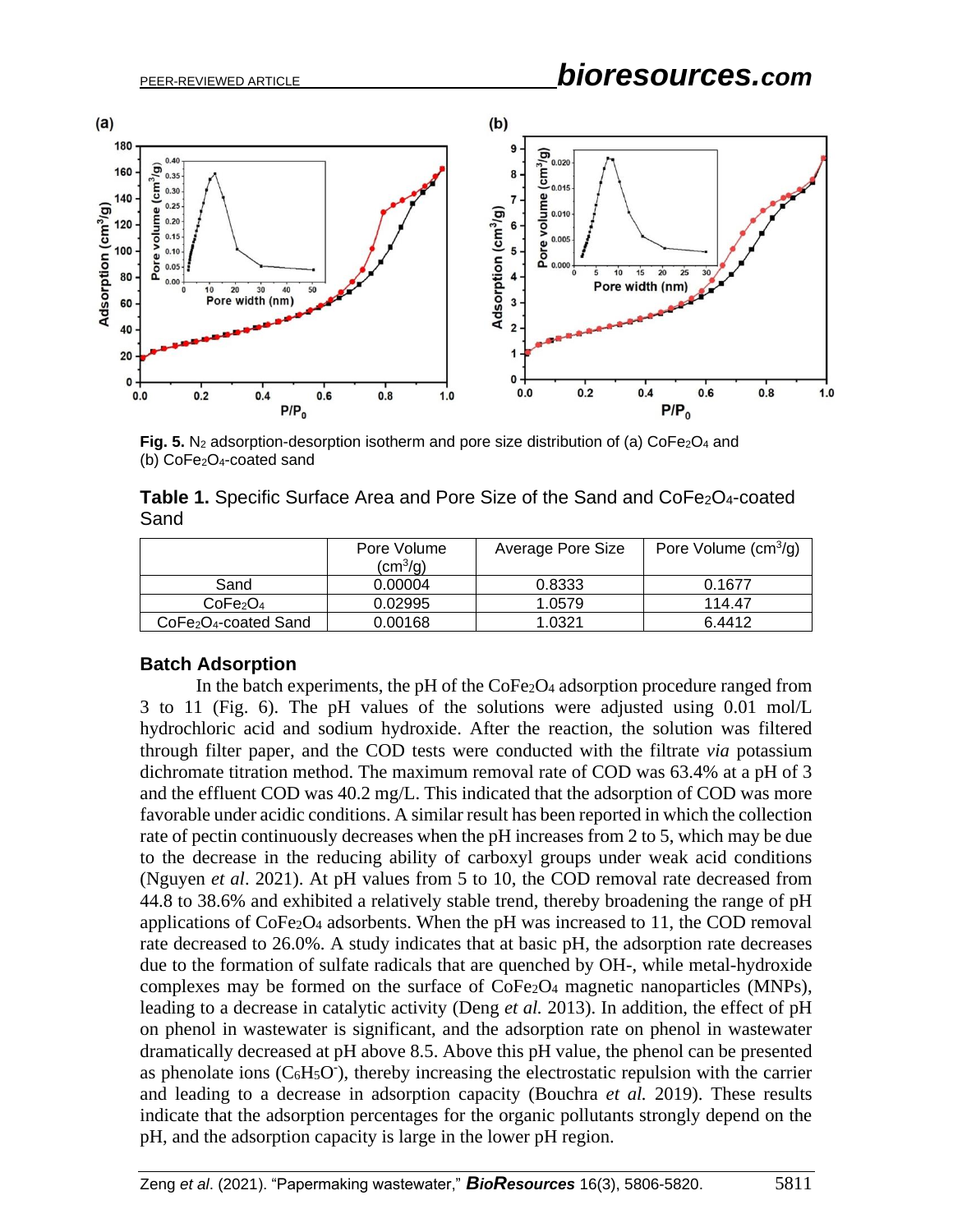

Fig. 6. Effect of pH on the removal efficiency of the COD (initial COD of 118.4 mg/L; CoFe<sub>2</sub>O<sub>4</sub> of 0.15 g/50 mL; contact time of 2 h; and  $T = 303$  K)

Figure 7 shows the contact time for the adsorption of COD onto  $\text{CoFe}_2\text{O}_4$  at different COD concentrations. The adsorption equilibrium for COD on CoFe2O4 was less than 50 min. To better interpret the adsorption behavior of CoFe2O4, pseudo-first-order (Eq. 1) and pseudo-second-order (Eq. 2) kinetic models were applied to fit the adsorption data:

$$
q_t = q_e (1 - e^{-k_1 t}) \tag{1}
$$

$$
q_t = \frac{k_2 q_e^2 t}{1 + q_e k_2 t},\tag{2}
$$

where *q*<sup>e</sup> and *q*<sup>t</sup> (mg/g) are the adsorption capacities at equilibrium and time *t*, respectively, and  $k_1$  and  $k_2$  are the rate constants  $[g/(mg \cdot \text{min})]$ . As listed in Table 2, the pseudo-secondorder kinetic model ( $R^2 = 0.9857$ ) fit the experimental data better than the pseudo-firstorder kinetic model ( $\mathbb{R}^2 = 0.8744$ ). The adsorption of organic pollutants on CoFe<sub>2</sub>O<sub>4</sub> fit well with the pseudo-second-order model. In most cases, the pseudo-second-order model can be used to represent the relationship between time and the uptake of solutes in solution, and the adsorption mechanism is primarily governed by rates of diffusion. In the initial stage, the adsorption sites are sufficient, and therefore, the difference between the initial and final concentrations represents the largest and the most significant effect. However, as time progresses, the solutes in the solution are occupied after effective diffusion, resulting in only slight change in concentration (Hubbe *et al.* 2019). This was also reflected in the adsorption of dye wastewater, where a longer time was required for the dye molecules to reach the inside of the adsorbent to achieve maximum adsorption efficiency on the adsorbate (Hubbe *et al.* 2012).

Table 2. Kinetic Model Parameters for the Adsorption of COD by CoFe<sub>2</sub>O<sub>4</sub>

| Models              | Parameters |      |       |        |
|---------------------|------------|------|-------|--------|
|                     | Qe         |      | K2    | $R^2$  |
| Pseudo-first-order  | 17.29      | 1.07 |       | 0.8744 |
| Pseudo-second-order | 17.29      |      | 0.058 | 0.9857 |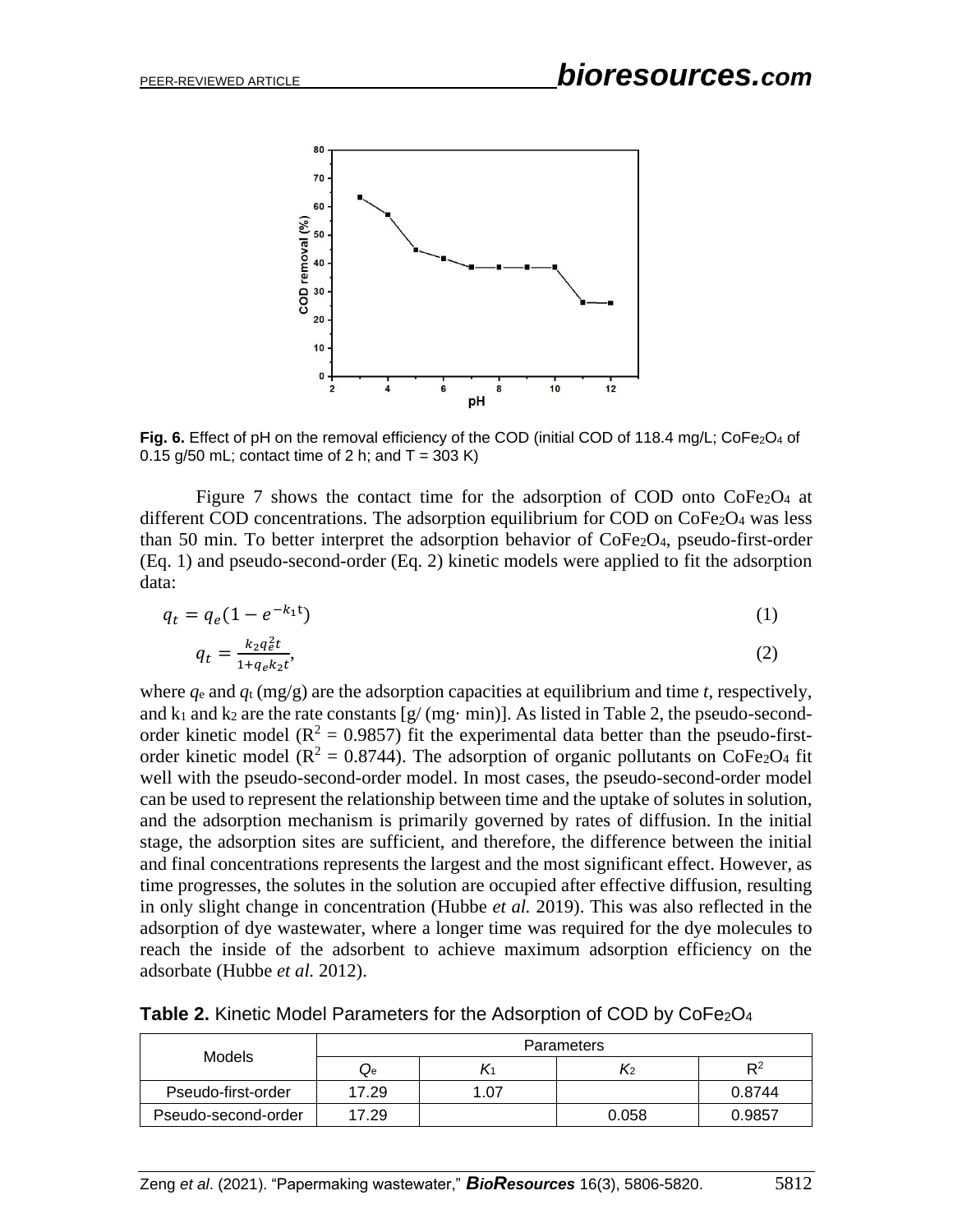

**Fig. 7.** Effect of the contact time on the removal efficiency of the COD and corresponding pseudo-second order kinetics plots

#### **Adsorption in Fixed-bed Column Reactor**

The breakthrough curves for the column were calculated by plotting the ratio of  $C_e/C_0$  ( $C_e$  is the effluent COD concentration and  $C_0$  is the influent COD concentration) against time. In the removal of  $Cu^{2+}$  using raw rice hulls (RRH) and expanding rice husk (ERH), the breakthrough concentration is typically set to 10% of the initial concentration (*C*0) (Luo *et al.* 2011). The wastewater treated in this study was obtained from a papermaking mill, and the water pollutant discharge standard of the China papermaking industry for discharging papermaking wastewater after treatment is 50 mg/L as per GB 3544 (2008). Therefore, in this study, the breakthrough concentration  $(C_b)$  was set to 50 mg/L  $(C_e/C_0 = 0.42)$ .

To confirm the role of the CoFe2O4-coated sand in COD removal, the authors used raw sand as the blank control for the column adsorption test. The parameters were as follows: bed depth = 20 cm,  $COD = 118$  mg/L, and flow rate = 3.5 mg/min. According to Fig. 8(a), raw sand had a negligible effect on COD removal. In the adsorption process, pollutants must have sufficient time to diffuse into the adsorbent. When the flow rate was too high, the adsorption did not reach equilibrium and the saturated extent of adsorption was small; when the flow rate was too low, the adsorption efficiency was improved, but the capacity of the reactor was reduced. Therefore, the influent flow rate is an important index for the adsorption column. The adsorption column experiment was conducted at different flow rates (3.5, 4.5, and 5 mg/min), the initial COD concentration was 118.4 mg/L, and the bed depth was 20 cm. As shown in Fig. 8(b), the breakthrough time varied with the flow rate. As the flow rate increased from 3.5 to 5 mg/min, the breakthrough time decreased from 20 to 5 min. An increase in the flow rate reduced the contact time between the pollutants and the bed, resulting in a decrease in the treatment efficiency prior to the breakthrough point. Therefore, an increase in the empty bed contact time will slowly increase the penetration curve and increase water production. This may be because the loaded CoFe2O<sup>4</sup> increased the specific surface area of the adsorbent, which led to an increase in the number of adsorption sites.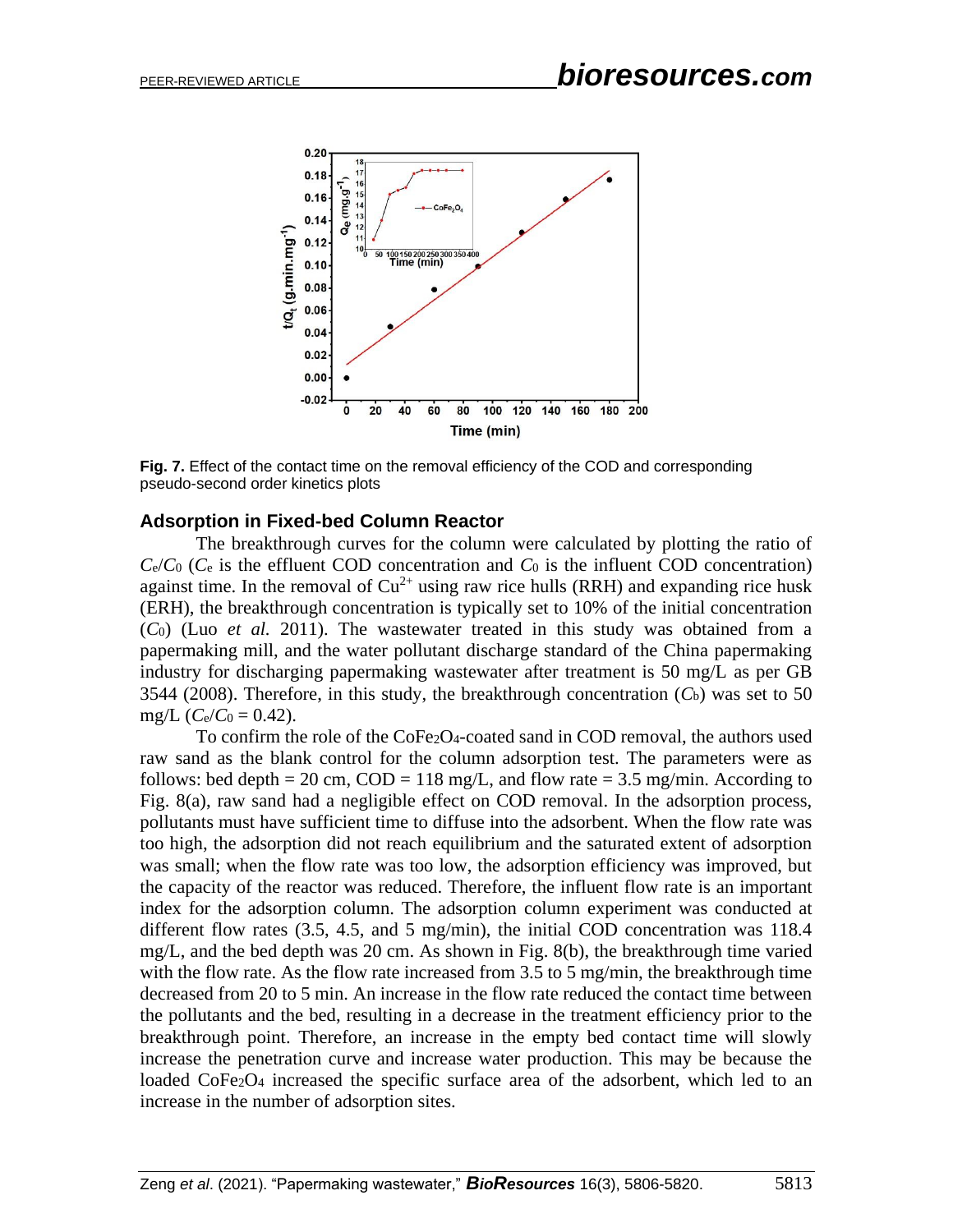The bed depths of the column adsorption experiments were 10, 20, and 30 cm, corresponding to 150, 295, and 421 g of  $\text{CoFe}_2\text{O}_4$ -coated sand, respectively. Figure 8(c) shows the effect that the bed depth has on the shape of the breakthrough curves. The breakthrough time increased with an increase in the bed depth. When the bed depth of the packed bed decreased, the mass transfer process of pollutants was predominantly axial dispersion, and the pollutants did not have sufficient time to diffuse into the entire adsorbent, thus reducing the diffusion of the pollutants (Baral *et al.* 2009; Chen *et al.* 2011). In addition, an increase in the bed depth increased the specific surface area of  $CoFe<sub>2</sub>O<sub>4</sub>$ coated sand from that of raw sand, which provided more fixed binding sites for the pollutants, resulting in an increased residence time of the pollutants in the bed. Therefore, an increase in the height of the packing layer causes the breakthrough point of the adsorption curve to move in the direction of an increased volume of treated solution.



**Fig. 8.** (a) Breakthrough curve for raw sand (blank control) (bed depth = 20 cm; COD = 118.4 mg/L;  $pH = 7.0 \pm 0.1$ ; and  $u = 3.5$  mg/min). (b) Breakthrough curves of COD removal for  $CoFe<sub>2</sub>O<sub>4</sub>$ -coated sand at different flow rates (bed depth = 20 cm; COD = 118.4 mg/L; and pH = 7.0  $\pm$  0.1). (c) Breakthrough curves of COD removal for CoFe<sub>2</sub>O<sub>4</sub>-coated sand at different bed depths (COD = 118.4 mg/L;  $pH = 7.0 \pm 0.1$ ; and  $u = 3.5$  mg/min). (d) Breakthrough curves of COD removal for  $CoFe<sub>2</sub>O<sub>4</sub>$ -coated sand at different pH values (bed depth = 20 cm; COD = 118.4 mg/L; and  $u = 3.5$  mg/min)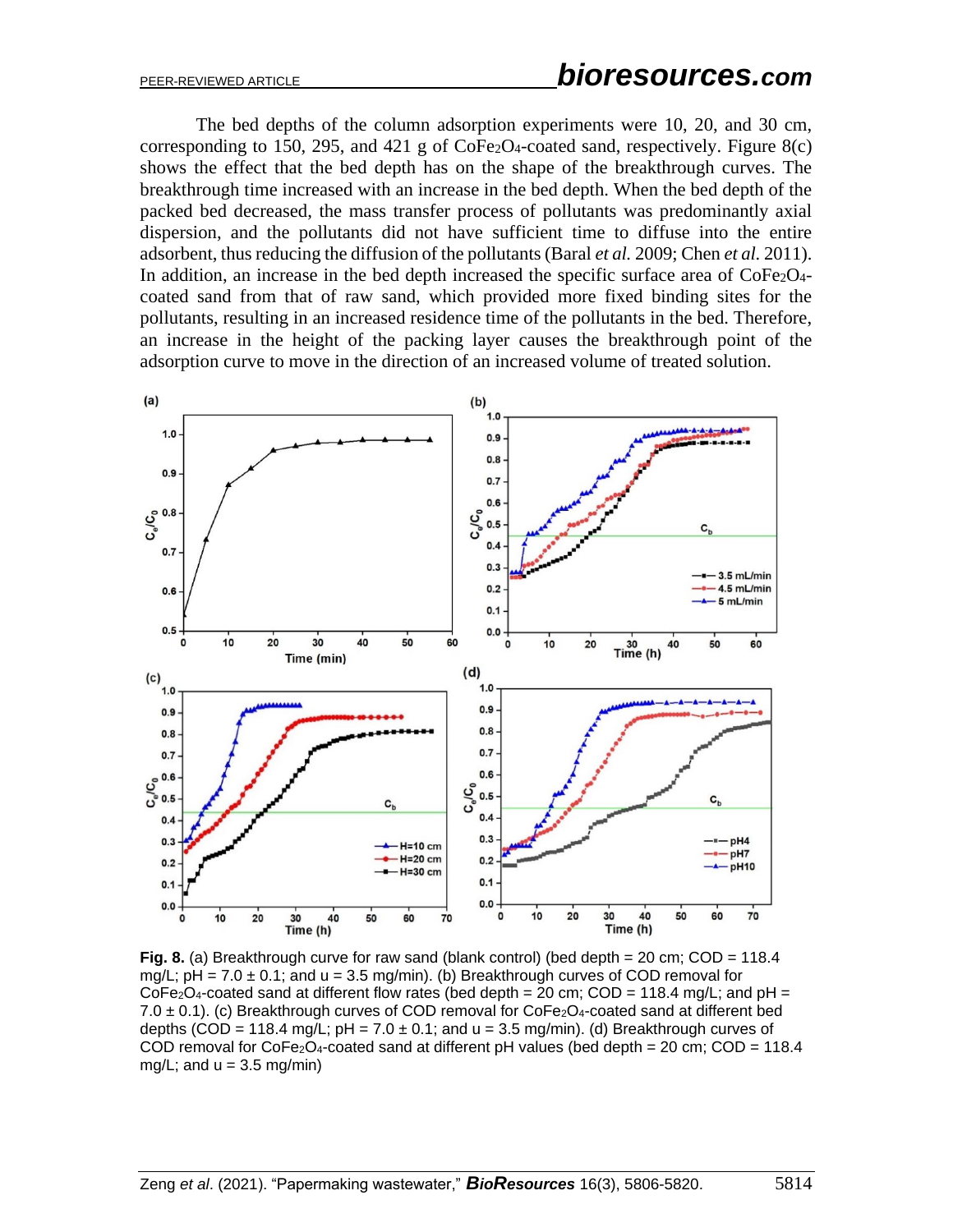Figure 8(d) shows the breakthrough curves obtained at pH values of 4, 7, and 10. The longest breakthrough time was obtained at a pH of 4. The breakthrough times were 14, 19, and 37 h for pH values of 10, 7, and 4, respectively.

These results indicate that the adsorption capacity of organic pollutants in CoFe<sub>2</sub>O<sub>4</sub>coated sand was remarkably greater than that in raw sand. Thus,  $\text{CoFe}_2\text{O}_4$ -coated sand, as an effective filter material, has good application prospects for the advanced treatment of real industrial wastewater.

#### **Stability and Reusability**

Reusability is one of the most important considerations in the applicability of adsorbents. In this study, CoFe2O4-coated sand was collected after adsorption and soaked in 0.01/L NaOH for 24 h, washed several times with water to obtain a neutral pH, and reused for COD adsorption. As shown in Fig. 9, the CoFe<sub>2</sub>O<sub>4</sub>-coated sand exhibited a promising reusability performance.



**Fig. 9.** Breakthrough curves of the regenerated CoFe<sub>2</sub>O<sub>4</sub>-coated sand (C<sub>0</sub> = 118.4 mg/L; bed depth = 20 cm;  $u = 3.5$  mg/min;  $pH = 7.0 \pm 0.1$ ; and reused for three cycles)

The breakthrough times were 20, 19, and 18 h for the first, second, and third reuses, respectively. These experiments indicate that the adsorption capacity decreased slightly after successive reuses. Furthermore, the fresh and used CoFe2O4-coated sand after degradation were analyzed *via* XPS. According to the full-scale XPS spectrum (Fig. 10), there was no notable difference between the fresh and used sand, indicating that no chemical or structural changes occurred in the adsorbent. The high resolution of Fe2p was deconvoluted into three spectral bands at 710.1, 712.7, and 723.9 eV for CoFe<sub>2</sub>O<sub>4</sub>-coated sand before and after use (Wang *et al.* 2012a; Wan and Wang 2017). Based on the Fe2p envelope,  $Fe^{3+}$  and  $Fe^{2+}$  accounted for 74.4 and 25.6% of the fresh CoFe<sub>2</sub>O<sub>4</sub>-coated sand, respectively, and Fe<sup>3+</sup> and Fe<sup>2+</sup> accounted for 71.1 and 28.9% of the used CoFe<sub>2</sub>O<sub>4</sub>-coated sand, respectively. The peak Co2p3/2 occurred at 779.8, 781.9, and 785.9 eV (Ren *et al.* 2015), where  $\text{Co}^{2+}$  and  $\text{Co}^{3+}$  accounted for 29 and 71% of the fresh CoFe<sub>2</sub>O<sub>4</sub>-coated sand, respectively, and  $Co^{2+}$  and  $Co^{3+}$  accounted for 28.5 and 71.5% after treatment, respectively. The results exhibited no notable difference between the fresh and used CoFe2O4-coated sand, indicating that CoFe<sub>2</sub>O<sub>4</sub>-coated sand has excellent stability.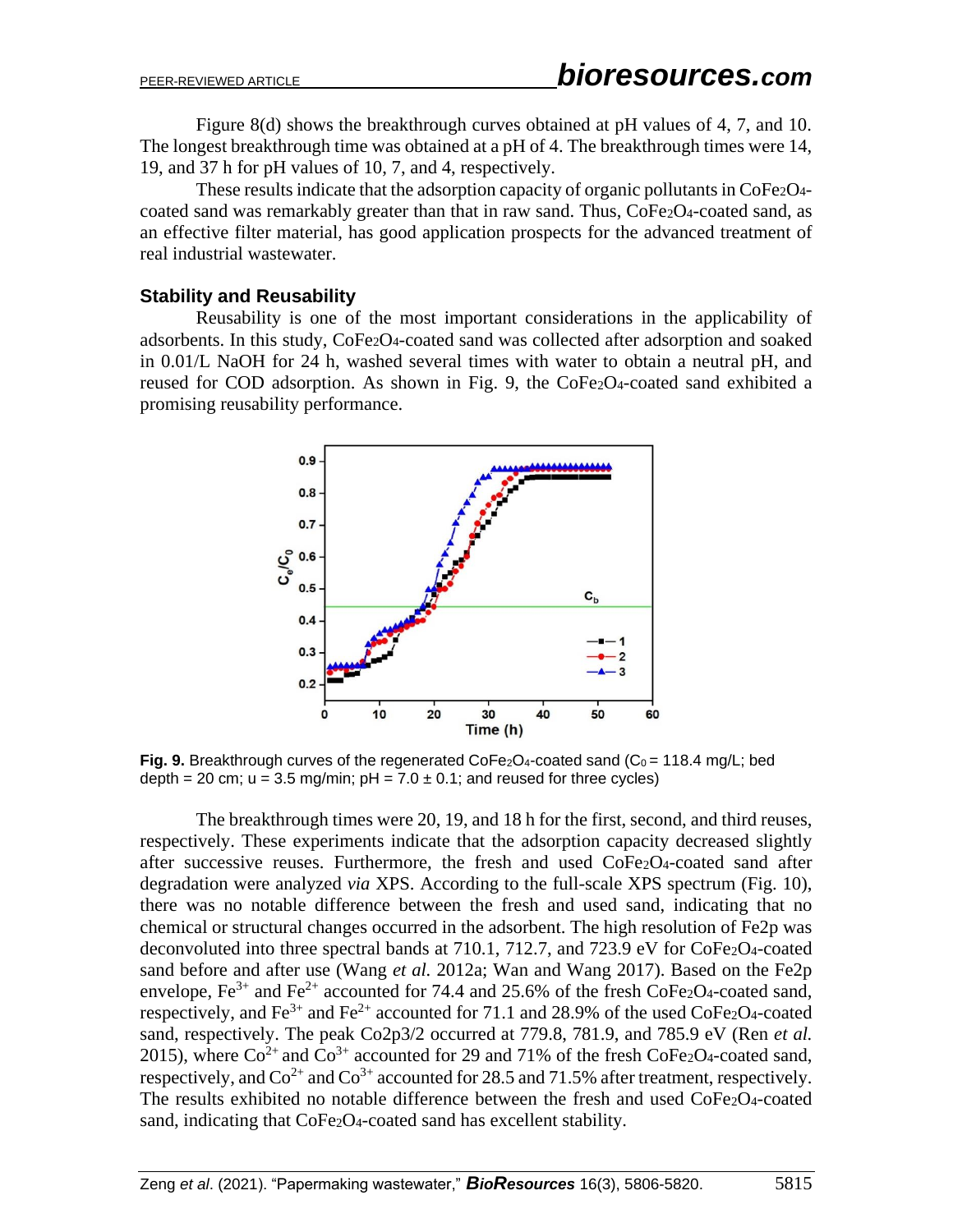The high resolution of C1s exhibited three main peaks at 284.8, 286.0, and 288.4 eV, corresponding to C–C/C=C, C–O–C/C–OH, and C=O, respectively (Fig. 10d) (Janos *et al.* 2017). The results showed that the contents of C-O and C=O increased from 27.70 and 8.59% to 32.10 and 10.90%, respectively. This indicates that organic matter was chemisorbed on the surface of the CoFe2O4-coated sand (Sreeprasad *et al.* 2011).



**Fig. 10.** (a) Wide-scale XPS spectra of CoFe<sub>2</sub>O<sub>4</sub>-coated sand before and after adsorption. (b)  $XPS$  spectra of Fe<sup>2</sup>p in the CoFe<sub>2</sub>O<sub>4</sub>-coated sand before and after adsorption. (c) XPS spectra of Co2p in the CoFe2O4-coated sand before and after adsorption. (d) XPS spectra of C1s in the CoFe2O4-coated sand before and after adsorption

# **CONCLUSIONS**

- 1. CoFe2O4-coated sand can be effectively used as an adsorbent for the adsorption of COD-contributing organic substances present in paper wastewater owing to its advantages such as significant increase in specific surface area and easy recovery.
- 2. The results of fixed-bed column experiments showed that the qualified water yield required to reach the breakthrough concentration was directly proportional to the height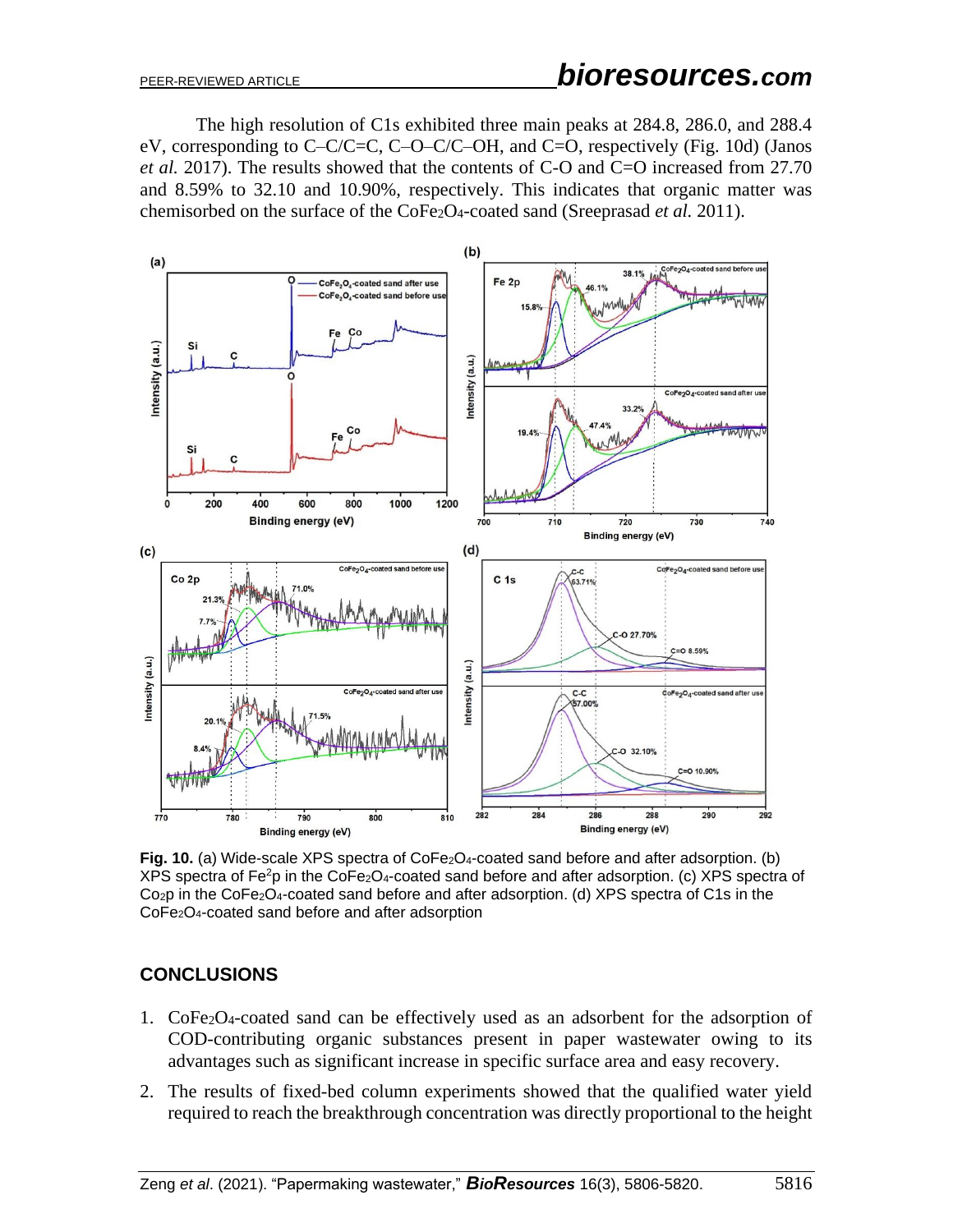of the adsorption bed and inlet flow rate. Moreover, column adsorption was more efficient under acidic conditions.

- 3. The regeneration experiment using the adsorption column showed that the qualified water volume was similar after three regeneration cycles, which indicated that the CoFe2O4-coated sand adsorption column can be reused and has a good regeneration capacity for the adsorption of chemical oxygen demand (COD).
- 4. The findings support the conclusion that the CoFe2O4-coated sand-based adsorption process is promising for the advanced treatment of industrial wastewater.

## **ACKNOWLEDGMENTS**

This study was financially supported by the Guangxi Open Fund for Clean Pulp and Paper and Pollution Control, Guangxi University (ZR201801-7). The authors also thank the Guangxi Sugar Industry Collaborative Innovation Center for assistance with the laboratory instruments.

# **REFERENCES CITED**

- Abedinzadeh, N., Shariat, M., Monavari, S. M., and Pendashteh, A. (2018). "Evaluation of color and COD removal by Fenton from biologically (SBR) pre-treated pulp and paper wastewater," *Process Saf. Environ. Prot.* 116, 82-91. DOI: 10.1016/j.psep.2018.01.015
- Ali, M., and Sreekrishnan, T. R. (2001). "Aquatic toxicity from pulp and paper mill effluents: A review," *Adv. Environ. Res.* 5(2), 175-196. DOI: 10.1016/S1093- 0191(00)00055-1
- Arias, M., Silva-Carballal, J. D., García-Río, L., Mejuto, J., and Nunez, A. (2006). "Retention of phosphorus by iron and aluminum-oxides-coated quartz particles," *J. Colloid Interface Sci.* 295(1), 65-70. DOI: 10.1016/j.jcis.2005.08.001
- Baral, S. S., Das, N., Ramulu, T. S., Sahoo, S. K., Das, S. N., and Chaudhury, G. R. (2009). "Removal of Cr(VI) by thermally activated weed *Salvinia cucullata* in a fixed-bed column," *J. Hazard Mater.* 161(2-3), 1427-1435. DOI: 10.1016/j.jhazmat.2008.04.127
- Bouchra, B. M., Khalid, Y., Najib, T., Awad, A. A., Hafid, Z., Younes, D., Ill-Min, C., Seung-Hyun, K., and Hassane, L. (2019). "Adsorptive removal of phenol using faujasite-type Y zeolite: Adsorption isotherms, kinetics and grand canonical Monte Carlo simulation studies." *J. Mol. Liq.* 296(15), article no. 111997. DOI: 10.1016/j.molliq.2019.111997
- Benjamin, M. M., Sletten, R. S., Bailey, R. P., and Bennett, T. (1996). "Sorption and filtration of metals using iron-oxide-coated sand," *Water Res.* 30(11), 2609-2620. DOI: 10.1016/S0043-1354(96)00161-3
- Buyukkamaci, N., and Koken, E. (2010). "Economic evaluation of alternative wastewater treatment plant options for pulp and paper industry," *Sci. Total Environ.* 408(24), 6070-6078. DOI: 10.1016/j.scitotenv.2010.08.045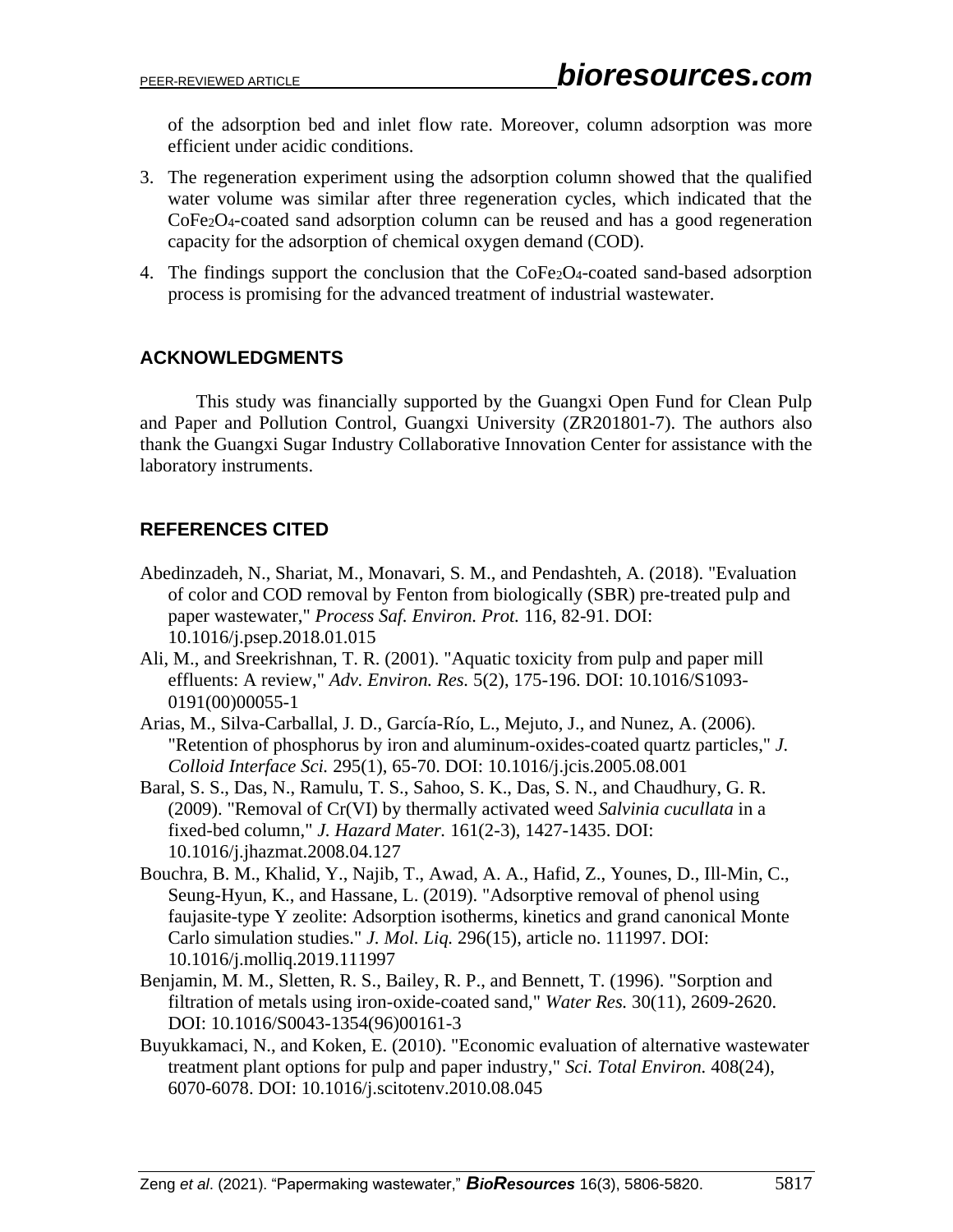- Chen, N., Zhang, Z., Feng, C., Li, M., Chen, R., and Sugiura, N. (2011). "Investigations on the batch and fixed-bed column performance of fluoride adsorption by Kanuma mud," *Desalination* 268(1-3), 76-82. DOI: 10.1016/j.desal.2010.09.053
- Cheng, T., Zhang, D., Li, H., and Liu, G. (2014). "Magnetically recoverable nanoparticles as efficient catalysts for organic transformations in aqueous medium," *Green Chem.* 16(7), 3401-3427. DOI: 10.1039/c4gc00458b
- Costa, R. C. C., Lelis, M. F. F., Oliveira, L. C. A., Fabris, J. D., Ardisson, J. D., Rios, R. R. V. A., Silva, C. N., and Lago, R. M. (2006). "Novel active heterogeneous Fenton system based on Fe<sub>3-x</sub>M<sub>x</sub>O<sub>4</sub> (Fe, Co, Mn, Ni): The role of  $M^{2+}$  species on the reactivity towards H2O<sup>2</sup> reactions," *J. Hazard Mater.* 129(1-3), 171-178. DOI: 10.1016/j.jhazmat.2005.08.028
- Deng, J., Shao, Y., Gao, N., Tan, C., Zhou, S., and Hu, X. (2013). "CoFe2O4 magnetic nanoparticles as a highly active heterogeneous catalyst of oxone for the degradation of diclofenac in water," *J. Hazard Mater.* DOI: 10.1016/j.jhazmat.2013.09.049
- Dong, M., Lin, Q., Chen, D., Fu, X., Wang, M., Wu, Q., Chen, X., and Li, S. (2013). "Amino acid-assisted synthesis of superparamagnetic CoFe2O<sup>4</sup> nanostructures for the selective adsorption of organic dyes," *RSC Adv.* 3(29), 11628-11633. DOI: 10.1039/c3ra40469b
- Elnakar, H., and Buchanan, I. D. (2019). "Pulp and paper mill effluent management," *Water Environ. Res.* 91(10), 1069-1071. DOI: 10.2175/106143018X15289915807164
- Gao, D., Junaid, M., Lin, F., Zhang, S., and Xu, N. (2020). "Degradation of sulphachloropyridazine sodium in column reactor packed with CoFe<sub>2</sub>O<sub>4</sub> loaded quartz sand *via* peroxymonosulfate activation: Insights into the amorphous phase, efficiency, and mechanism," *Chem. Eng. J.* 390, Article ID 124549. DOI: 10.1016/j.cej.2020.124549
- GB 3544 (2008). "Discharge standard for industrial water pollution of pulp and paper industry," Standardization Administration of China, Beijing, China.
- Grötzner, M., Melchiors, E., Schroeder, L. H., Dos Santos, A. R., Moscon, K. G., De Andrade, M. A., Martinelli, S. H. S., and Xavier, C. R. (2018). "Pulp and paper mill effluent treated by combining coagulation-flocculation-sedimentation and Fenton processes," *Water Air Soil Pollut.* 229(11), 1-7. DOI: 10.1007/s11270-018-4017-5
- Hubbe, M. A., Azizian, S., and Douven, S. (2019). "Implications of apparent pseudosecond-order adsorption kinetics onto cellulosic materials. A review," *BioResources* 14(3), 7582-7626. DOI: 10.15376/biores.14.3.7582-7626
- Hubbe, M. A., Beck, K. R., O'Neal, W. G., and Sharma, Y. C. (2012). "Cellulosic substrates for removal of pollutants from aqueous systems: A review. 2. Dyes," *Bioresources* 7(2), 2592-2687. DOI: 10.15376/biores.7.2.2592-2687
- Janos, P., Tolasz, J., Ederer, P. G., Ognen, E., and Petra, B. (2017). "Determination of amino groups on functionalized graphene oxide for polyurethane nanomaterials: XPS quantitation *vs.* functional speciation," *RSC Adv.* 7(21), 12464-12473. DOI: 10.1039/c6ra28745j
- Jiang, C., Jia, L., Zhang, B., He, Y., and Kirumba, G. (2014). "Comparison of quartz sand, anthracite, shale and biological ceramsite for adsorptive removal of phosphorus from aqueous solution," *J. Environ. Sci.* 26(2), 466-477. DOI: 10.1016/S1001- 0742(13)60410-6
- Korshin, G. V., Benjamin, M. M., and Sletten, R. S. (1997). "Adsorption of natural organic matter (NOM) on iron oxide: Effects on NOM composition and formation of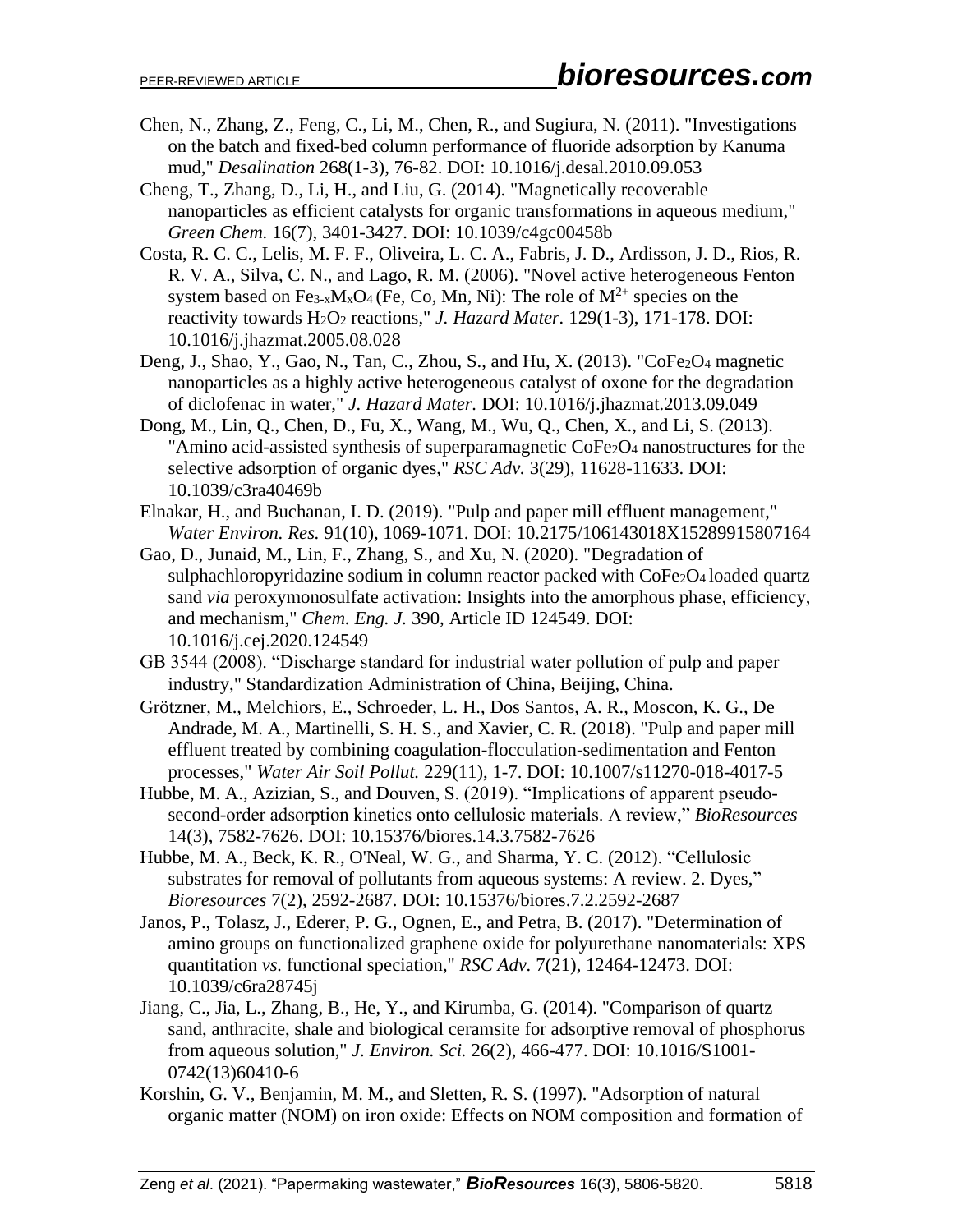organo-halide compounds during chlorination," *Water Res.* 31(7), 1643-1650. DOI: 10.1016/S0043-1354(97)00007-9

- Lai, C. H., and Chen, C. Y. (2001). "Removal of metal ions and humic acid from water by iron-coated filter media," *Chemosphere* 44(5), 1177-1184. DOI: 10.1016/S0045- 6535(00)00307-6
- Liu, J., Li, J., Mei, R., Wang, F., and Sellamuthu, B. (2014). "Treatment of recalcitrant organic silicone wastewater by fluidized-bed Fenton process," *Sep. Purif. Technol.* 132, 16–22. DOI: 10.1016/j.seppur.2014.04.050
- Luo, X., Deng, Z., Lin, X., and Zhang, C. (2011). "Fixed-bed column study for  $Cu^{2+}$ removal from solution using expanding rice husk," *J. Hazard Mater.* 187(1-3), 182- 189. DOI: 10.1016/j.jhazmat.2011.01.019
- Marques, R. G., Ferrari-Lima, A. M., Slusarski-Santana, V., and Fernandes-Machado, N. R. C. (2017). "Ag<sub>2</sub>O and Fe<sub>2</sub>O<sub>3</sub> modified oxides on the photocatalytic treatment of pulp and paper wastewater," *J. Environ. Manage.* 195(Part 2), 242-248. DOI: 10.1016/j.jenvman.2016.08.034
- Nguyen, L. H., Van, H. T., Quan, D. H., and Pham, P. T. T. (2021). "Magnetic nanocomposite derived from nopal cactus biopolymer and magnetic nanoparticles used for the microalgae flocculation of aqueous solution," *BioResources.* 16(2), 3469-3493. DOI: 10.15376/biores.16.2.3469-3493
- Ren, Y., Lin, L., Ma, J., Yang, J., Feng, J., and Fan, Z. (2015). "Sulfate radicals induced from peroxymonosulfate by magnetic ferrospinel MFe<sub>2</sub>O<sub>4</sub> ( $M = Co$ , Cu, Mn, and Zn) as heterogeneous catalysts in the water," *Appl. Catal. B- Environ.* 165, 572-578. DOI: 10.1016/j.apcatb.2014.10.051
- Sohail, M., Xue, H., Jiao, Q., Hansheng, K., and Khakemin, W. (2018). "Synthesis of well-dispersed TiO2/CNTs@CoFe2O4 nanocomposites and their photocatalytic properties," *Mater. Res. Bull.* 101(5), 83-89. DOI: 10.1016/j.materresbull.2018.01.017
- Sreeprasad, T. S., Maliyekkal, S. M., Lisha, K. P., and Pradeep, T. (2011). "Reduced graphene oxide–metal/metal oxide composites: Facile synthesis and application in water purification," *J. Hazard Mater.* 186(1), 921-931. DOI: 10.1016/j.jhazmat.2010.11.100
- Sridhar, R., Sivakumar, V., Immanuel, V. P., and Maran, J. P. (2011). "Treatment of pulp and paper industry bleaching effluent by electrocoagulant process," *J. Hazard Mater.* 186(2-3), 1495-1502. DOI: 10.1016/j.jhazmat.2010.12.028
- Svensson, E., and Berntsson, T. (2014). "The effect of long lead times for planning of energy efficiency and biorefinery technologies at a pulp mill," *Renew. Energy* 61(1), 12-16. DOI: 10.1016/j.renene.2012.04.029
- Toczylowska-Maminska, R. (2017). "Limits and perspectives of pulp and paper industry wastewater treatment – A review," *Renew. Sust. Energy Rev.* 78(10), 764-772. DOI: 10.1016/j.rser.2017.05.021.
- Vinosha, P. A., Manikandan, A., Preetha, A. C., Dinesh, A., Slimani, Y., Almessiere, M. A., Baykal, A., Xavier, B., and Nirmala, G. F. (2021). "Review on recent advances of synthesis, magnetic properties, and water treatment applications of cobalt ferrite nanoparticles and nanocomposites," *J. Supercond. Nov. Magn.* 34, 995-1018. DOI: 10.1007/s10948-021-05854-6
- Wan, Z., and Wang, J. (2017). "Degradation of sulfamethazine using Fe<sub>3</sub>O<sub>4</sub>-Mn3O4/reduced graphene oxide hybrid as Fenton-like catalyst," *J. Hazard Mater.* 324, 653-664. DOI: 10.1016/j.jhazmat.2016.11.039.